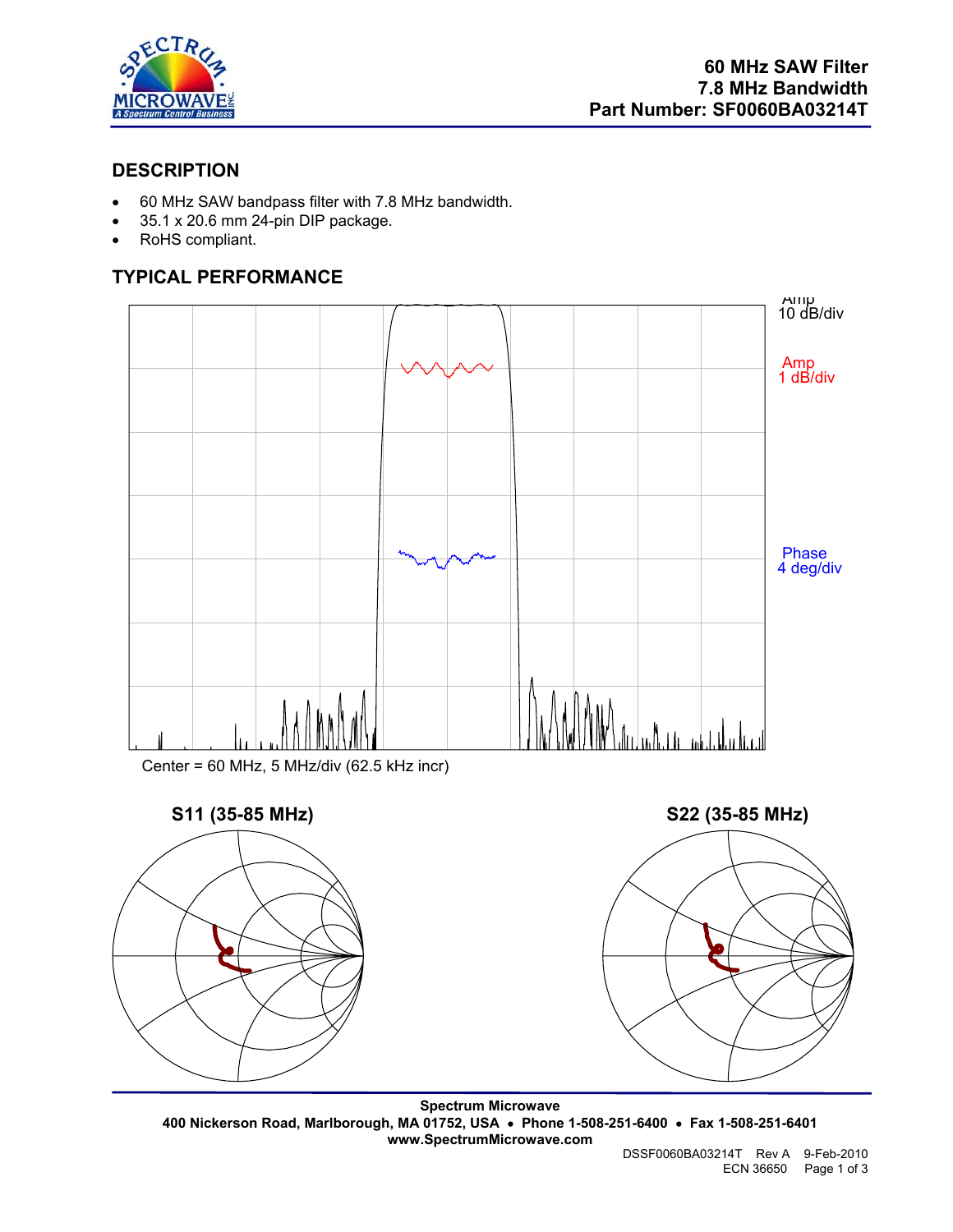

#### **SPECIFICATION**

| <b>Parameter</b>                       | <b>Min</b> | <b>Typ</b> | <b>Max</b> | <b>Units</b> |
|----------------------------------------|------------|------------|------------|--------------|
| Center Frequency (Fc) <sup>1</sup>     | 59.90      | 60.00      | 60.10      | <b>MHz</b>   |
| 1dB Bandwidth <sup>2</sup>             | 7.8        | 8.4        |            | <b>MHz</b>   |
| 3dB Bandwidth <sup>2</sup>             |            | 8.9        | 9.2        | <b>MHz</b>   |
| 55dB Bandwidth <sup>2</sup>            |            | 11.2       | 12.2       | <b>MHz</b>   |
| Device Delay                           | 2.9        | 2.95       | 3          | <b>us</b>    |
| Average Insertion Loss <sup>3</sup>    |            | 30.5       | 34         | dB           |
| Passband Amplitude Ripple <sup>3</sup> |            | 0.3        | 0.4        | dB p-p       |
| Passband Phase Ripple <sup>3</sup>     |            | 1.2        | 2          | deg p-p      |
| <b>Triple Travel and Spurious</b>      | 55         | 58         |            | dB           |
| Input VSWR (at 60 MHz at 25°C)         |            | 1.35       | 1.5        | :1           |
| Output VSWR (at 60 MHz at 25°C)        |            | 1.35       | 1.5        | :1           |
| <b>Temperature Coefficient</b>         |            | -74        |            | ppm/°C       |
| Source and Load Impedance              |            | 50         |            | Ω            |
| <b>Ambient Temperature</b>             |            | 25         |            | $^{\circ}$ C |

Notes: 1. Defined as the average of the lower and upper 3 dB frequencies at room ambient.

2. All dB levels are defined relative to the insertion loss.

3. Evaluated from 56.1 to 63.9 MHz at room ambient.

#### **MAXIMUM RATINGS**

| Parameter                          |     | $V$ ax |                     |
|------------------------------------|-----|--------|---------------------|
| Storage Temperature Range          | -40 | 85     |                     |
| <b>Operating Temperature Range</b> | -25 | 85     | $\hat{\phantom{a}}$ |
| Input Power Level                  |     |        | dRm                 |

### **MATCHING CIRCUIT**



Notes:

- Recommend 2% toleranced matching components. Typical Inductor Q=40.
- Values shown are for guidance only and may change depending upon board layout.